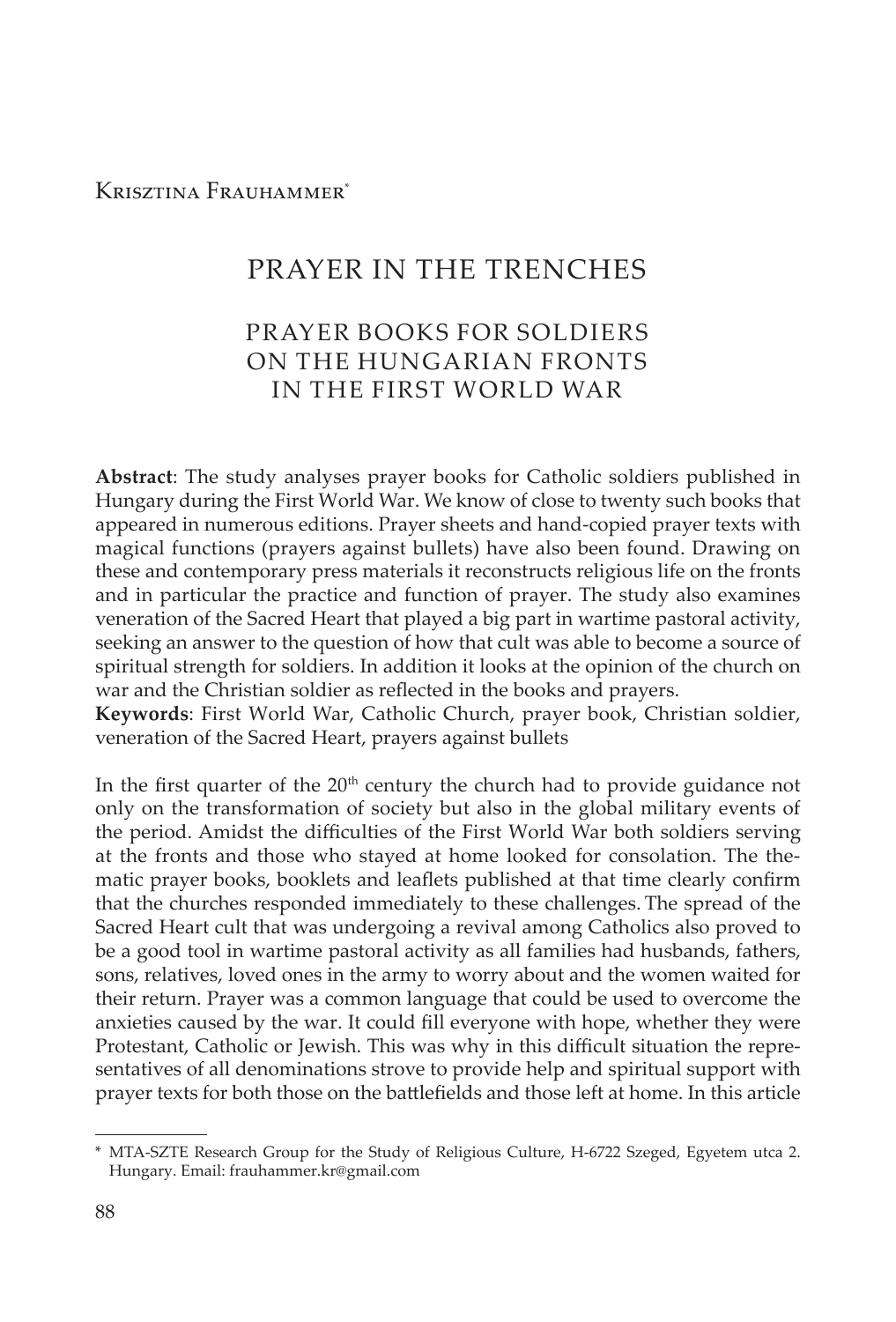I present a few characteristics of Hungarian Catholic prayer books published during the First World War.<sup>1</sup>

# **The war and the church**

Although almost no one in Hungary doubted the justness of the First World War,<sup>2</sup> the Hungarian Catholic Church nevertheless received it with anxiety. When Prince Primate János Csernoch at the head of the church learnt about the declaration of war he immediately offered his help to rescue the country from its difficulties.

"The heads of the other churches were no less enthusiastic in their patriotism and readiness to make sacrifices. Like everywhere else in Europe at war, the servants of God, priests, ministers, rabbis blessed the weapons that brought death, urged the soldiers to struggle heroically, and those who remained at home to resign themselves to sacrifices."<sup>3</sup>

The clergy, who at that time still expected that the war would end swiftly, hoped that the heroic struggles would bring an end to immorality leading to anarchy and selfishness arising from disbelief.<sup>4</sup> Ottokár Prohászka<sup>5</sup>, the greatest Hungarian church figur of the period also argued in a pastoral letter that the war would have the effect of ennobling morality, seeing in it a form of penance:

"[…] let us humble ourselves deeply under the hand of God and face these difficult times with great faith and without grumbling. After all He is the Lord; He sends the good and the bad, but he always sends

<sup>1</sup> Using material I collected myself, library catalogues and the offers of second-hand book dealers I was able to identify 20 Hungarian-language prayer books published for Catholic soldiers. I was able to actually examine and analyse close to half of these.

<sup>2</sup> In face of the circle of church leaders supporting the declaration of war, the only open supporter in Hungary of a position against the war was Canon Sándor Gieswein (1856−1923), well known as a linguist, philosopher, anthropologist and religious historian. As a member of the Christian Socialist Party he boldly condemned the bloodshed and struggled for peace throughout the war. In 1915 he joined the Permanent International Peace Bureau, a pacifist organisation based in Bern. For further details, see: László, T. László 2005. 65 and Magyar Katolikus Lexikon [Hungarian Catholic Lexicon] (Kat. Lex.) IV. 1998. 99−101.

<sup>3</sup> László, T. László 2005. 64.

<sup>4</sup> Schnaiter 2007. 184.

<sup>5</sup> Ottokár Prohászka (1858−1927) was the greatest Hungarian Catholic church writer and orator of the period. He was an apostle of social care, a reformer at the turn of the century, and also a member of the Hungarian Academy of Sciences. The inscription on his grave reads: "Hungary's apostle and teacher." Kat. Lex. XI. 2006. 289−293.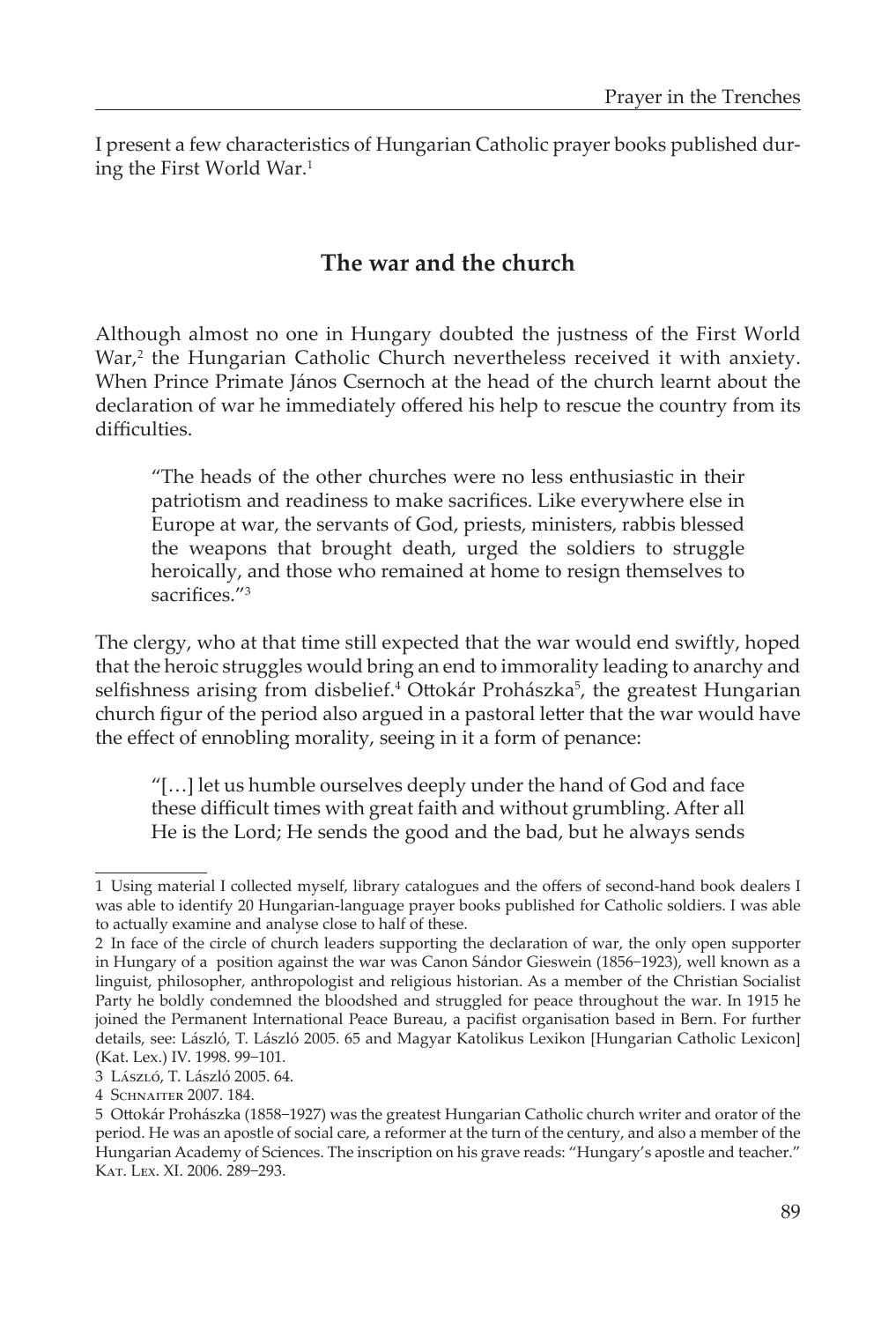it to benefit us; He places us in the trials of war too, and he places us there to make us better, more faithful, more noble and more ready to make sacrifices. He sends the sufferings so that we will love Him and each other more; He sends them so that we will draw closer to Him and join together in one; He sends it to purify our souls and so that we can make sacrifices for Him and for our fellow men."<sup>6</sup>

This heroic pathos attributed eschatological meaning to the ideal of war, in which the trials brought down by Providence served for the salvation of the individual's own soul and the spiritual renewal of the entire nation.<sup>7</sup>

In their declarations in 1915 the churches still addressed their followers with hope-filled encouragement, painting a vision of the approaching country of God:

"He may have guided us on difficult, unmarked paths that lead to battles, trenches and unmarked graves, but those paths only lead that way, they do not end there, because they are actually leading to Him."8

However, as the war dragged on, the situation in the hinterland deteriorated, and the horrors became widely known, opinions increasingly turned towards a stronger expression of the desire for peace.

# **Prayer books for the use of soldiers**

"Faith, as well as religious piety and the practical Christian life arising from it, played a big part in easing the sufferings and strengthening souls."9

To increase faith, the church held rousing sermons, sent out pastoral letters and organised extraordinary devotions. Frequent communion and temporary battlefield chapels served to intensify religious sentiments.<sup>10</sup> All these devotional practices were led by the army chaplains who provided spiritual care for the soldiers. Their task was to hold religious services as often as possible and strengthen the soldiers with their sermons. Before battles they gave absolution (the formula for forgiveness of sins) to the soldiers lined up in battle order. During battles they

<sup>6</sup> He wrote the pastoral letter on 3 August 1914. The full text of the letter can be read in Vol. 22 of his collected works: Prohászka 1929. 117−120.

<sup>7</sup> László, T. László 2005. 67.

<sup>8</sup> Prohászka 1915a 98.

<sup>9</sup> Szántó 1988. 572.

<sup>10</sup> Szántó 1988. 572.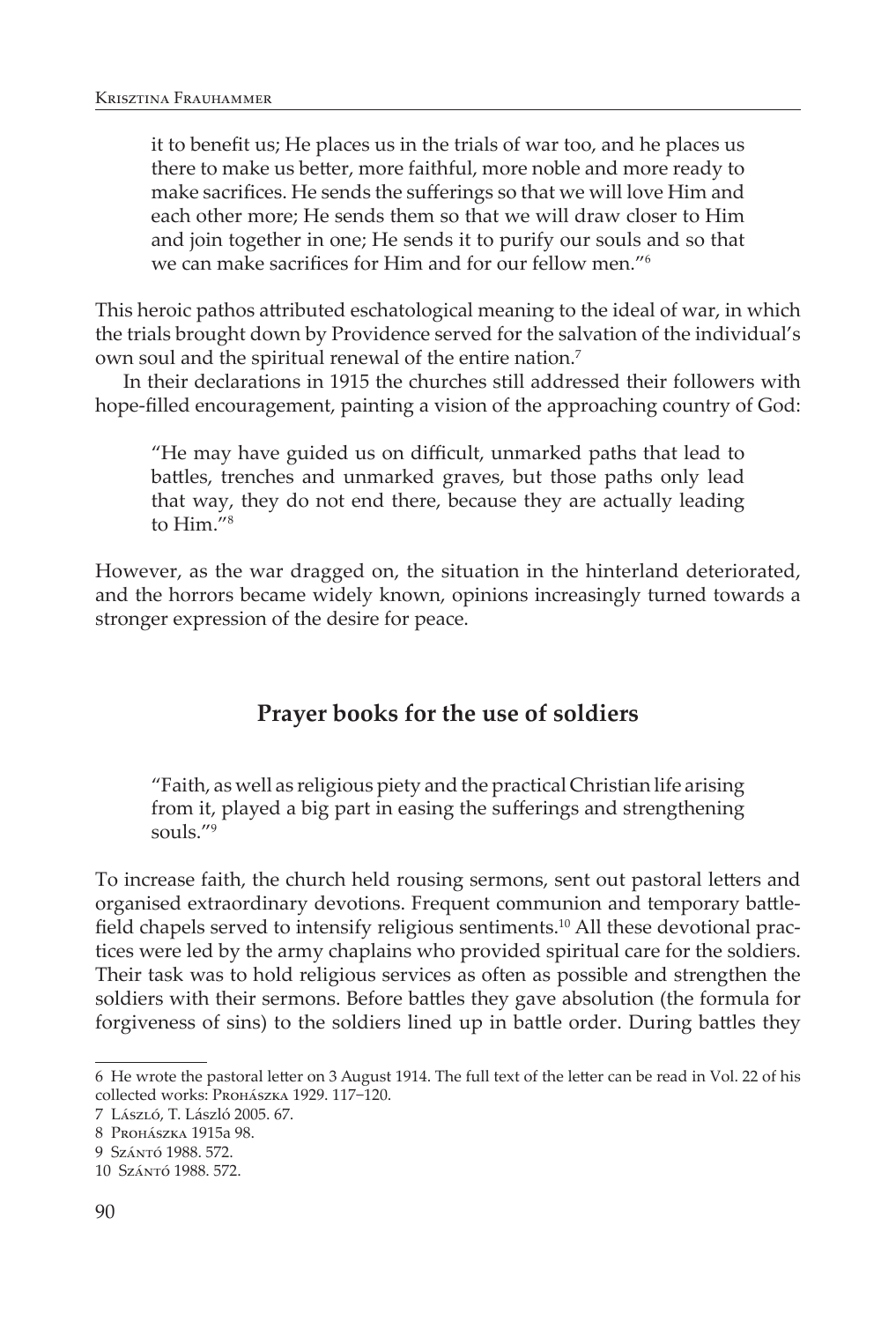were at the dressing stations and comforted the wounded. It was their duty to give the last rites to the dying on the battlefield and in case of death to accompany the soldier on his last journey. They also served in the military hospitals beside the trenches.11 In addition to their tasks on the battlefield and in hospitals they played a key role in the distribution at the front of prayer books, booklets and leaflets published especially for soldiers.<sup>12</sup> These prayer books and other spiritual books also played a big part not only in keeping religious faith alive but also in humanising in the special circumstances of war.

Publication of the books began practically as soon as the outbreak of war.<sup>13</sup> The first book they began to distribute was the  $11<sup>th</sup>$  edition (1909) of "Imák és intelmek a magyar katolikus hadfiak számára" [Prayers and Admonitions for Hungarian Catholic Soldiers"] a work written in the 19<sup>th</sup> century by the Capuchin army chaplain Bertalan Molnár Vid (1813−1898).14 It had been in print since 1861, the 1909 edition had been revised by the Lazarist<sup>15</sup> Aladár Reviczky. He was also asked to prepare a new, more easily handled version of the 1909 edition. This appeared in 1915. Reviczky produced a number of other prayer books, not only and not exclusively for those serving on the battlefield, but also for the wounded and for those remaining at home. Having in mind also the needs of the ethnic minorities, the books were published in several languages.

Besides the Molnár Vid prayer book, three others deserve special attention**.**  The first is "Háborús zsoltárok" ["Prayer book of psalms for time of war"] (Budapest 1915) by the Franciscan László Péri Bonaventura (1887−1934). We learn from the subtitle that it is a collection of prayers compiled from Scripture, from the 1793 work translated from Latin by Terencián Buberlée. It is in reality a collection of quotations. The prayers have been compiled from lines in the biblical psalms with war themes, linked to sentences in the Lord's Prayer.16 This book was not the only translation among the Hungarian wartime prayer books. We know from contemporary data that Bernat Duhr's prayer book: "Mit Gott für König und Vaterland" (1914, Regensburg/München) also appeared in Hungarian translation. The third

<sup>11</sup> Schrott 1915. 561−581, Dr. Varga 2010. 66-70.

<sup>12</sup> Dr. Varga 2010. 81.

<sup>13</sup> The biggest Hungarian church publisher of the time, the Szent István Társulat (Saint Stephen Society) reports on this in the minutes of its meeting held on 18 March 1915. Maczák 2010, available at: http://www.mediakutato.hu/cikk/2010\_01\_tavasz/09\_elso\_vilaghaboru\_imakonyvek/ retrieved on: 21. 08. 2017.

<sup>14</sup> Data of the earlier editions: 1st edition, Mantova, 1861; 5th, 7th edition, Pest, 1864; 8th edition Eger, Budapest 1882; 11th edition, Budapest, 1909; 12th edition, Budapest, 1915. (reissued 3 times, then in 1916 a further four reprints were produced); 13th edition, 1917. Source: Szinnyei 1891—1914. available online at: http://mek.oszk.hu/03600/03630/html/m/m16616.htm Accessed on 21. 08. 2017.

<sup>15</sup> The Lazarists were members of the Congregation of the Mission, an order devoted to spiritual care and missionary work both at home and abroad. It was founded by Saint Vincent de Paul (1589−1660). 16 Maczák 2010. http://www.mediakutato.hu/cikk/2010\_01\_tavasz/09\_elso\_vilaghaboru\_imakonyvek/ Accessed on 21. 08. 2017.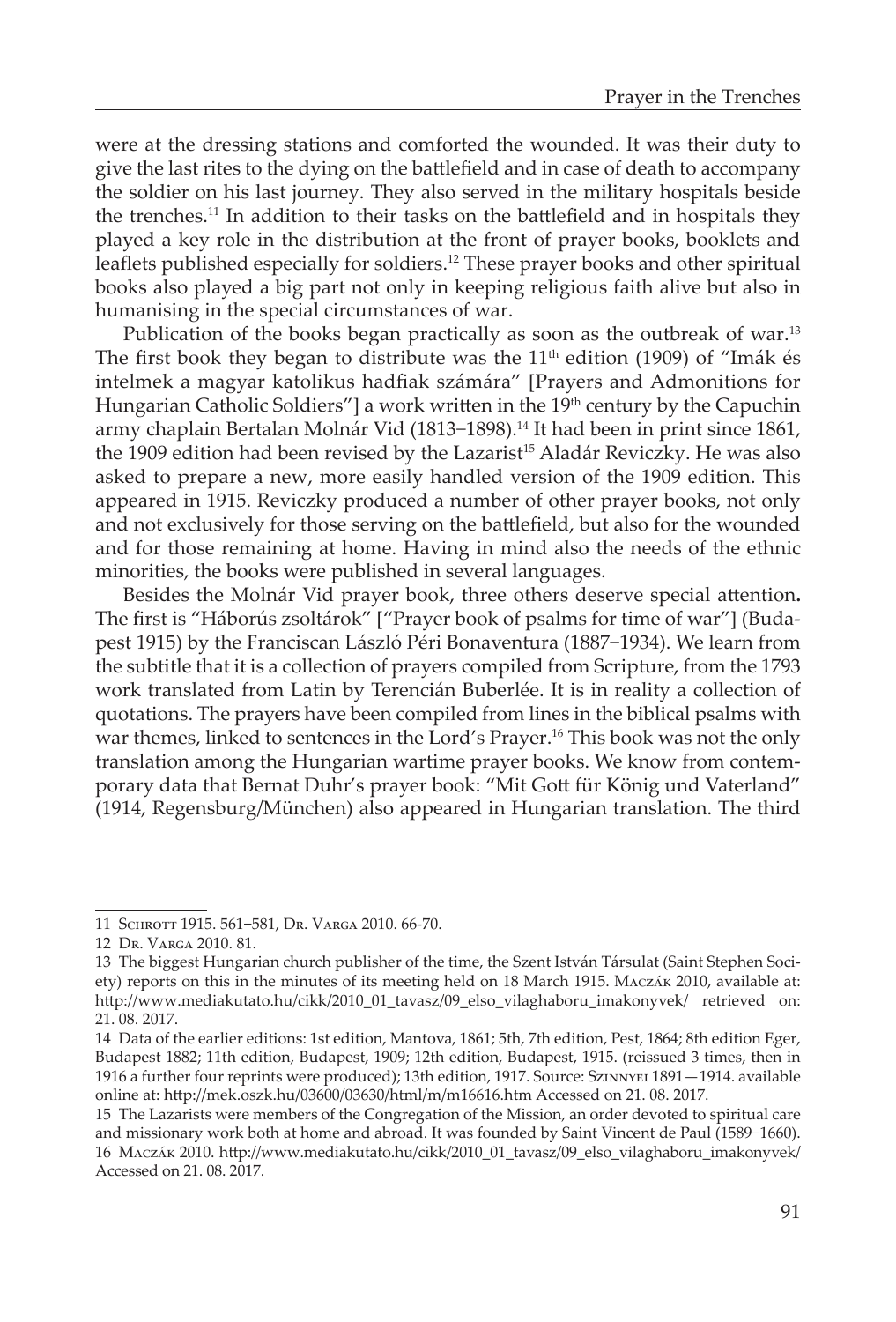prayer book is Péter Pázmány:17 "Háborús idők imakönyve" "Book of prayers for time of war"] (1915, Budapest). This is actually a new edition with minor revisions of the archbishop's prayer book published in 1606. It was published in two formats, one that could be taken to the battlefield and a version for the use of those who remained at home.

It can be seen that prayer books published during the First World War were not necessarily new works. Often old works were adapted to the historical situation and reissued, or foreign works (especially in German) were translated into Hungarian.

"It may surprise the minister of religion, the historian and the literary historian that the different church institutions responded almost immediately with the mass publication of targeted and varied prayer books, however the majority definitely did not consider it absolutely necessary to update the contents."18

In part this was obviously due to lack of time, on the other hand it was perhaps because they were guided by the hope that the war would soon be over.

The books were published by the Saint Stephen Society, the official publisher of the Hungarian Catholic church. The Society distributed many free of change to soldiers in the barracks, hospitals and on the battlefields.

| 1914 | 670,000 |
|------|---------|
| 1915 | 625,000 |
| 1916 | 345,000 |
| 1917 | 183,000 |

Number of prayer books published by the Saint Stephen Society during the war years.<sup>19</sup>

In my research to date I have succeeded in collecting a total of 17 different Catholic prayer books for soldiers. They include one that reached 13 editions and numerous reprints. Single-sheet prayer leaflets were also very widespread. It can be said that the Catholic church devoted considerable material means to meet the spiritual needs of soldiers fighting on the fronts and those who remained at home in the hinterland.

<sup>17</sup> Péter Pázmány (1570−1637) a Jesuit, was a key figure in the Hungarian Counter-reformation following the Council of Trent. With his conversions, polemical essays, the schools, seminaries and university he founded he played a leading role in 16th-17th century church life and culture. KAT. LEX. X. 2005. 712−718

<sup>18</sup> Maczák 2010. http://www.mediakutato.hu/cikk/2010\_01\_tavasz/09\_elso\_vilaghaboru\_imakonyvek/ Accessed on: 21. 08. 2017.

<sup>19</sup> Mészáros 1998. 137.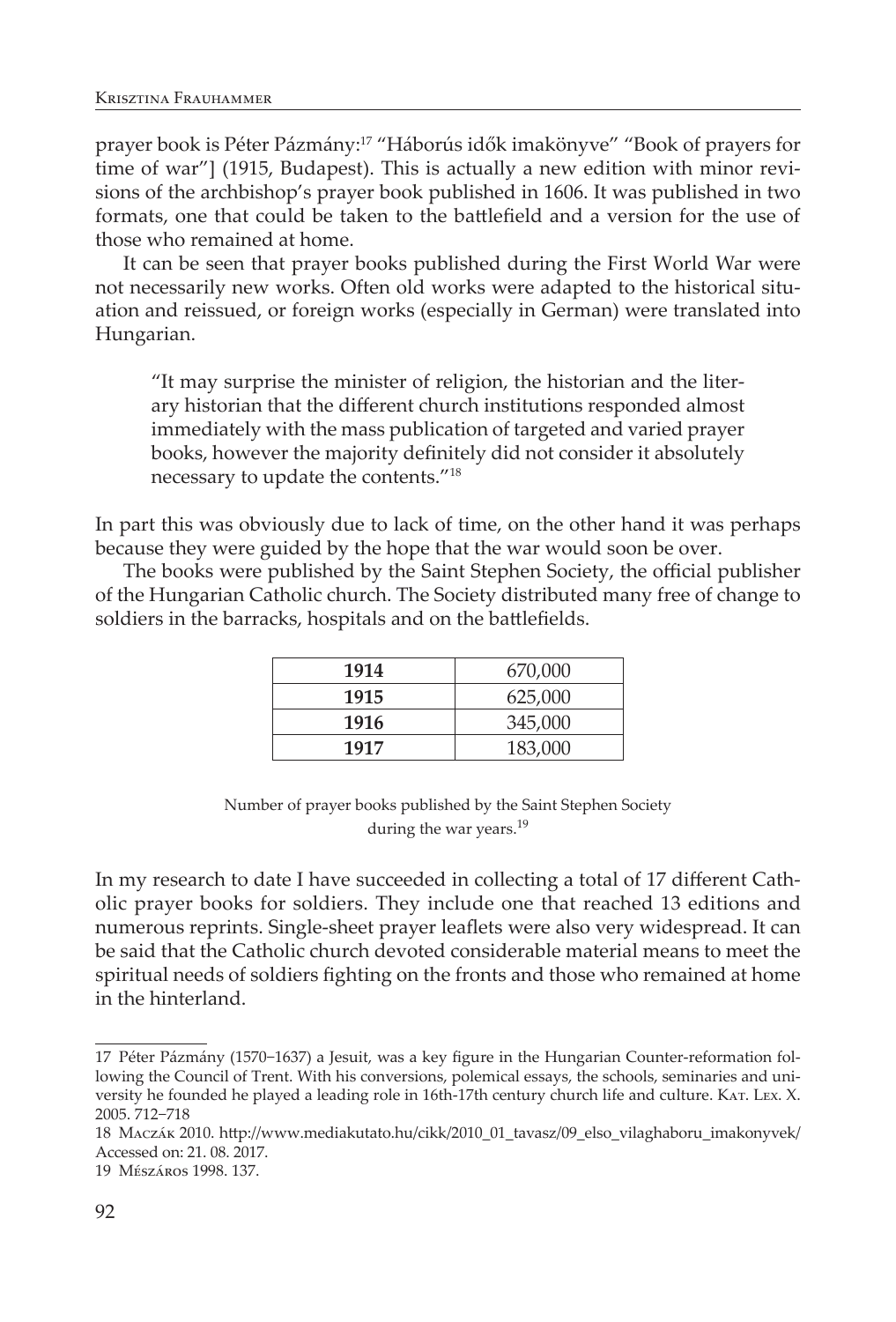They counted mainly on the army chaplains, priests and the faithful for distribution of the books.<sup>20</sup> However at times even the women who remained behind took part in this missionary work. In its June 1916 issue the Hungarian-language Jewish weekly "Egyenlőség" ["Equality"] carried a report about two big-hearted and exemplary women. One, Mrs Miklós Zay, was the wife of a Catholic magnate, the other an anonymous Jewish lady. Recognising the need for spiritual consolation and strength of soldiers wounded in the war who had suffered physical and spiritual trials, the two women worked to send prayer books and prayer leaflets to their compatriots in the trenches.

"I made it my duty to give a small prayer book or booklet to every one of our brave fighting men (together with other small souvenirs) at the last farewell and so far I have distributed thousands of these here,"21

wrote Mrs Miklós Zay to the National Jewish Office and, with her Jewish compatriots in mind, she requested copies of the "Pajzs és Vért" ["Shield and Armour"] prayer book for the soldiers. Her Jewish compatriot thought similarly: among others she distributed Aladár Reviczky's Catholic prayer book for soldiers.<sup>22</sup> As we can read in the columns of *Egyenlőség*, the two women, "shining examples of freedom from any prejudice", show that the tragedies of war had strengthened bonds between the denominations.

# **A few characteristics of the spirituality of the prayer books for soldiers**

"May the Prayer Book for Soldiers be a precious treasure of the fighting man from which he draws strength, new enthusiasm and consolation," wrote imperial and royal army bishop Imre Bjelik on 25 March 1917 in his foreword to Molnár Vid's *Prayer Book for Soldiers*. The principal aim of the battlefield prayers was to

<sup>20</sup> A circular letter from the Győr Bishopric, for example, reported on this: "The Saint Stephen Society has published a number of very useful occasional booklets for time of war that I warmly recommend to the attention of priests and for distribution among their parishioners. The booklets are the following: Uram irgalmazz nekünk [God have mercy on us] (10f), Imádkozzunk a hadbavonultakért [Let us pray for the men who have been mobilised] (20 f), Imák és intelmek katonák számára [Prayers and admonitions for soldiers] (20f), Bízzál fiam, sebesült katonák részére [Trust my son, for wounded soldiers]. The latter booklet is sent by the Saint Stephen Society everywhere there are wounded soldiers. The author of the booklets is our esteemed church writer Aladár Reviczky. Győr, 9 October 1914." Circular Letters of the Győr Bishopric, 1914. book recommendation No. 6115, available online at: http:// library.hungaricana.hu/hu/view/GyoriPuspoksegKorlevelei\_1914/?pg=179&layout=s , Accessed on : 21. 04. 2016.

<sup>21</sup> Mrs Miklós Zay's letter is cited in: *Egyenlőség* 24 June 1916, 10.

<sup>22</sup> For the report on the Jewish lady, see: *Egyenlőség* 17 June 1916, 3.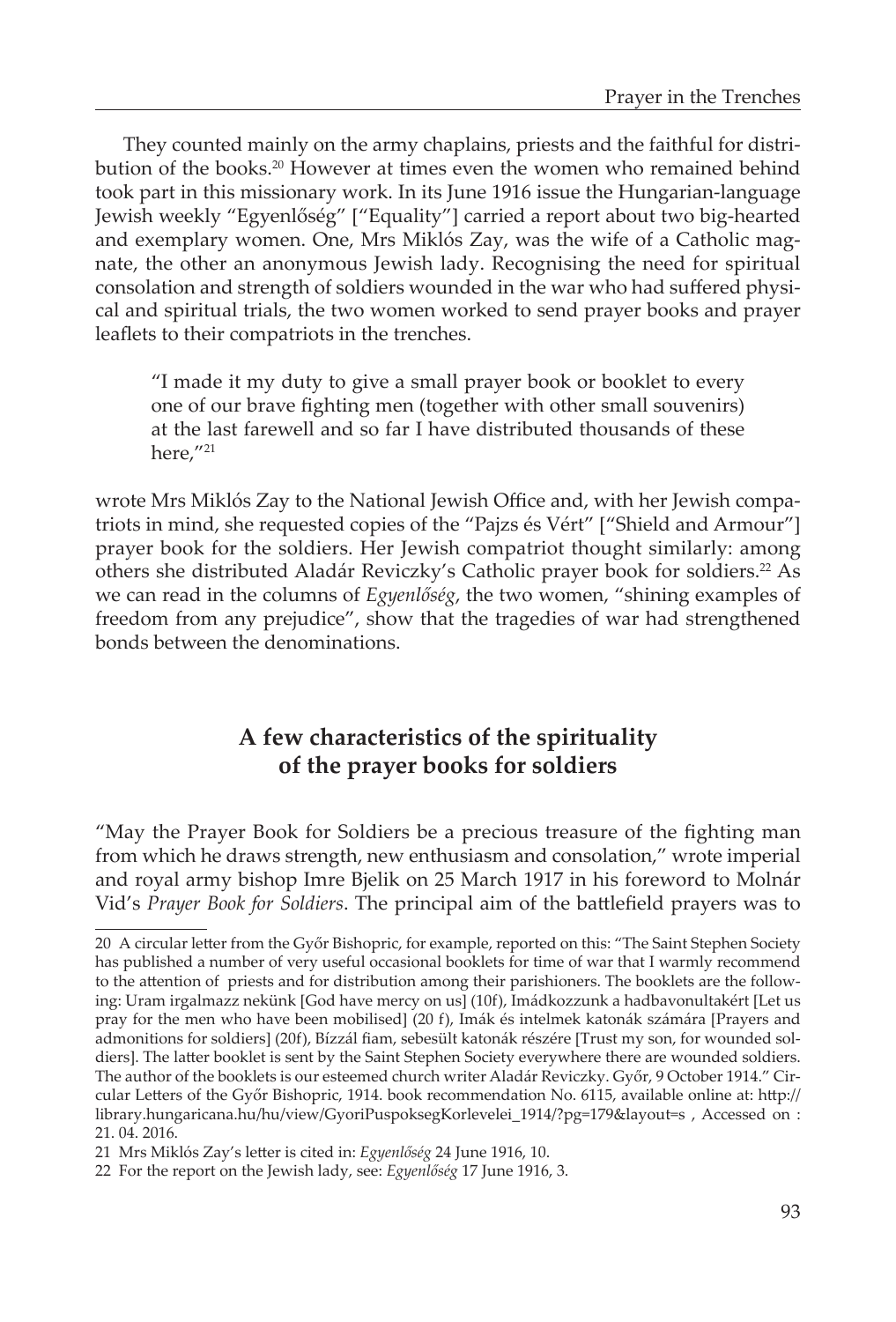give courage, consolation and enthusiasm: "Great enthusiasm is required for war, without it defeat is certain. Only the thought of the nation and religion can arouse such enthusiasm."<sup>23</sup> References to the nation, the wounds suffered by the nation, the defence of its rights and justice appear as a frequent element in the texts, in what could be considered justification of the just war. "The war that threatens the homeland has wounded the hearts of us all,"<sup>24</sup> or "This nation is struggling for its rights and justice."25 According to Christian tradition the aim of this just war is not to exclude the possibility of war but to condemn its evil, limit its harmful effects and make the methods of warfare more humane. It can only be initiated for morally acceptable reasons (unjust attack, failure to respect rights).<sup>26</sup>

Leafing through the books it can be seen that the majority followed one and the same subject matter: morning and evening prayers, prayers in time of war (for homeland, king, leaders), battlefield prayers, prayers for the wounded, prayers of those at home (all kinds of family members) for family members struggling on the battlefield, for a friend, etc. and finally in most books we find short compilations of biblical passages (one or two sentences) giving hope. The selection is thus understandably far more limited than in the customary general prayer books. These books do not contain the various devotional exercises and prayers linked to the feasts of the church year and to Mary. The individual texts are also brief and simple as these could be best used on the battlefield, as army bishop Imre Bjelik noted:

"If anyone has need of prayer it is above all the soldier; it gives him courage in danger, drips patience and cheer into his heart in the various difficulties of life, it brings him strength to perform his duty. Even if it is short, the soldier's prayer should be often and sincere!"<sup>27</sup>

The most emphasised among the short prayer texts are prayers of blessing and confession. The characteristics of modern warfare also play a role in this. It was a new feature in the First World War that the time of clashes could not be known in advance. It was therefore not possible to prepare the soldiers in the morning of battles. Soldiers could confess and ask for absolution, and in case of a greater emergency general absolution was also possible, for the soldiers were in fact continuously exposed to danger. This situation was further aggravated by the appearance of aeroplanes, meaning that soldiers on the battlefield had to be prepared for death as any time. The short prayers could be of help in these minutes filled with fear.<sup>28</sup>

26 Somfai 1991. 131−133, 186−189.

<sup>23</sup> MOLNÁR VID (revised by Reviczky), 1915. 4.

<sup>24</sup> Wéber 1915. 231.

<sup>25</sup> Reviczky 1914. 14.

<sup>27</sup> Imre Bjelik sermon cited in: Prága 2015. 8.

<sup>28</sup> Wittenberg 2009. 231.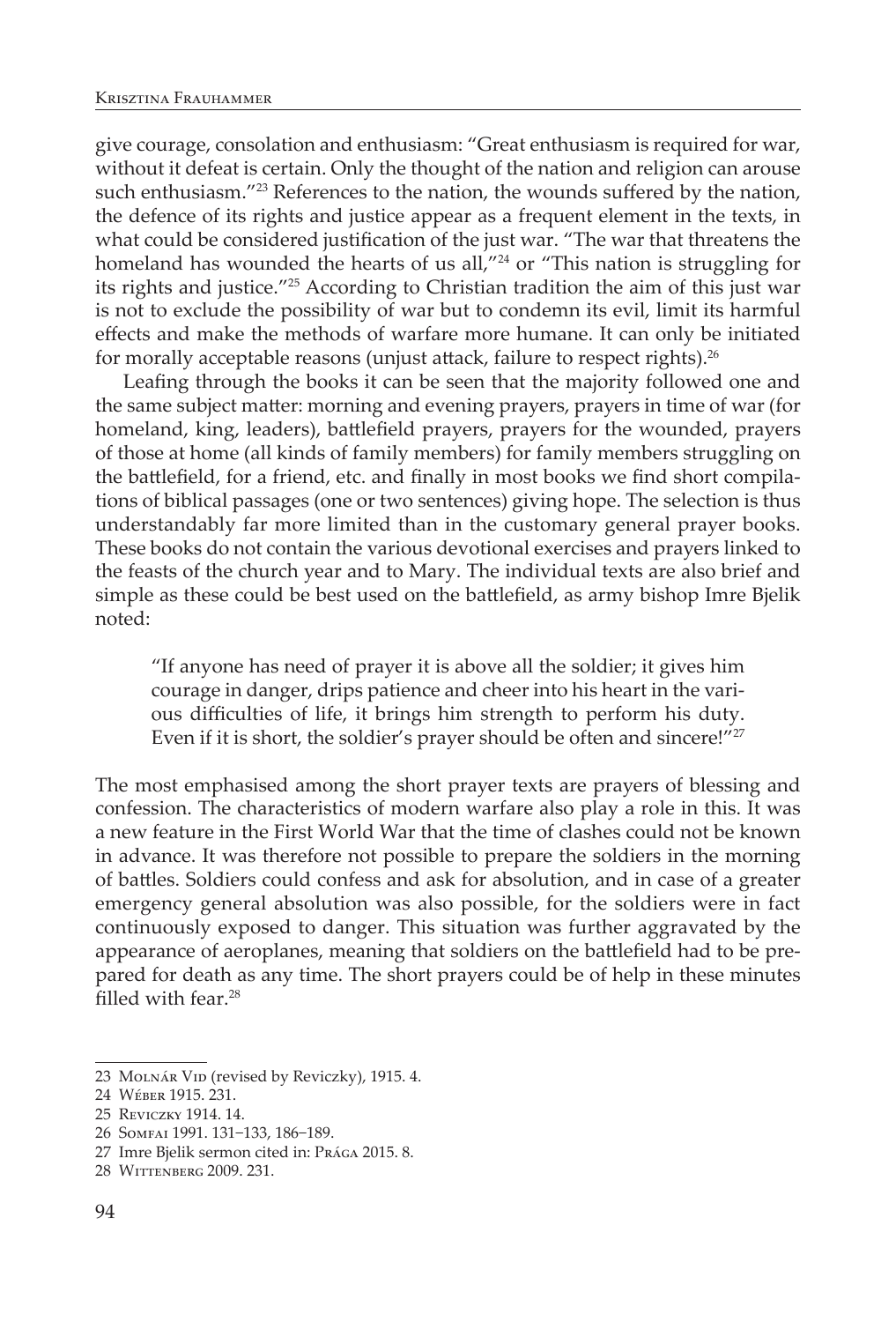Religious zeal arising from faith and practical Christian life became more intense among the soldiers and the faithful who remained at home. Amidst the trials of the war years many people found their way back to God, in many places the numbers receiving communion and especially those observing the First Friday increased ten- and even twenty-fold compared to the figures for the beginning of the century and growing numbers took communion daily.29 According to the Catholic paper *Religio* "this war is the dawn of a religious renaissance."30 A few issues later we read that

"Who knows whether the dawn is now breaking when the apostles who have fished all night and caught nothing hear the word of the Saviour 'Cast your net again'."31

These hope-filled ideas reflect the longing of all mankind and especially of the Hungarians for their moral cleansing and a return to religion. However disenchantment soon followed and the idea of penance for sins gave way to a longing for peace.

"Lamb of God, who takes away the sin of the world … take from us our sin, the hatred and its curse, the war and give us what You alone can give, give us what You wept for and won for us – give us Your peace – give us international, Christian love; then the fighting and the war will end and we will place beside the laurel the olive branch, without which the laurel withers!"32

The prayer texts allow us to form a picture of the criteria for a good Christian soldier too.

"In the war do not be a tiger thirsting for blood. Avoid hardness of heart towards the poor, unfortunate inhabitants who live on the battlefield. Do not harm your unarmed fellow men. Spare their cattle. Show your nobility of heart. You too would appreciate it if your enemy treated you that way. Do not steal, do not rob, do not cause fire or harm. … Be humane and helpful to the wounded, merciful to prisoners and God will show mercy to you too. Be obedient. If anywhere, this is the place for unconditional obedience. … Fight with death-defying bravery. Be conscientiously obedient. Be merciful and wherever possible – and there will be a hundred chances for it – do

<sup>29</sup> Salacz 1974. 207.

<sup>30</sup> Mihályfi 1915. 13.

<sup>31</sup> Tóth 1915. 130.

<sup>32</sup> Ottokár Prohászka's prayer below the nihil obstat permission number and date in Damján Vargha's prayer book. Vargha 1917.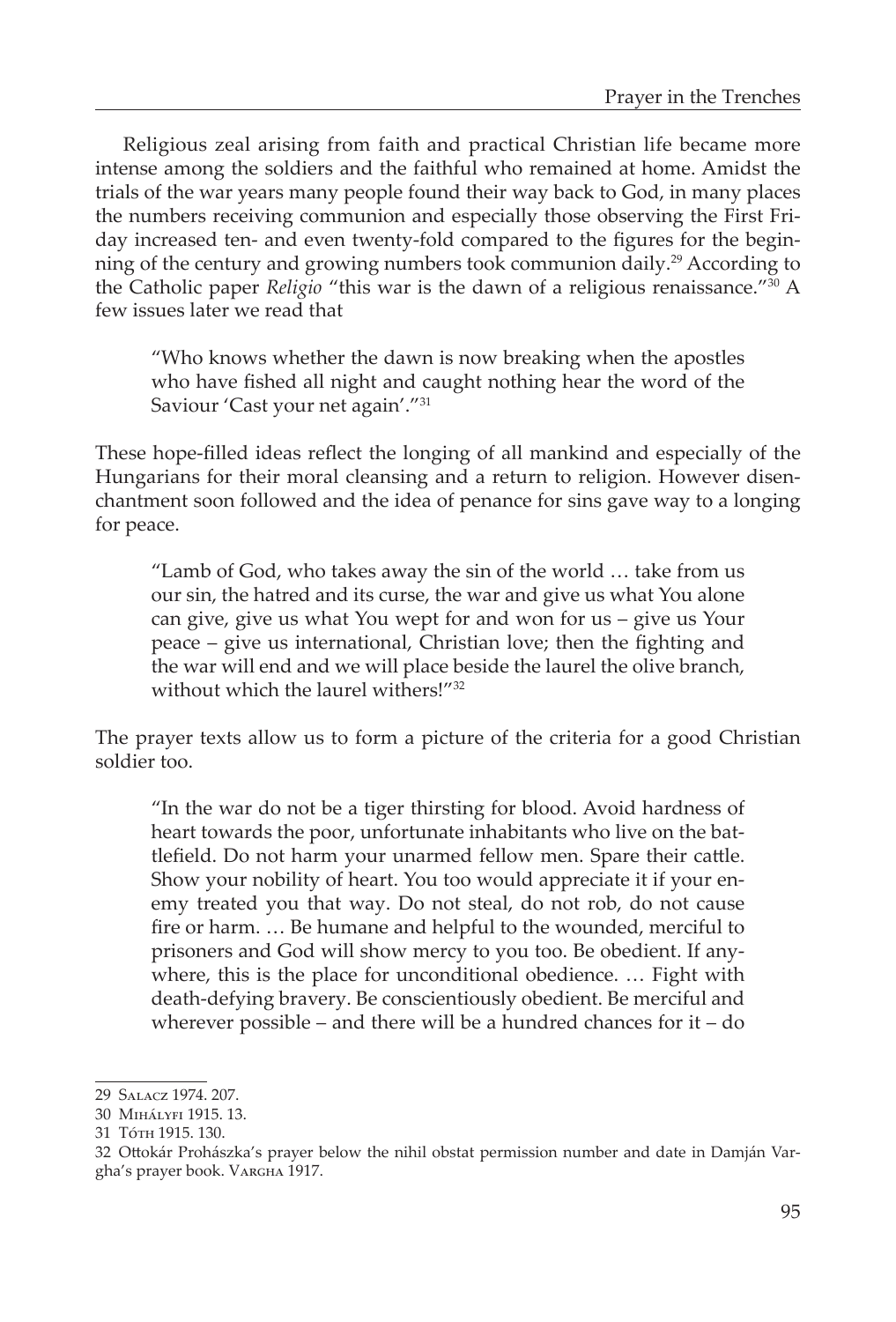good to your fellow men. Comrades, into the battle! If you lose your earthly lives, you will win eternal life."<sup>33</sup>

In the properties listed in the prayer we find a new element of the views on war held in Christian moral tradition. The aim of war is not to destroy the enemy, or revenge, but the means of ensuring a just peace as soon as possible: "I humbly beg You to ease the horrors of war and the sufferings of the fighters, prevent all cruelty, console the wounded […]."34 Another quality of the Christian, believing soldier is that he accepts his struggles, suffering and death as penance out of love for the Lord of Hosts because – as Ottokár Prohászka wrote in an article on the correct behaviour in war – with this he is serving a higher order of good, the salvation of others. To ensure that this service is indeed just and sincere, the prayer books placed great emphasis on confession, communion, blessing, receiving the last rites and naturally also on frequent prayer, even if only in the form of one or two short sentences:

"Trust in man and force does not console and does not encourage; we must find our way to the Lord and remain steadfast. We must look to Him, although with anxiety in our heart, but with the confidence of hope. The days of war, the long days of suffering are of no account when we do penance."35

This appears in the texts as the reflection in human life of the sufferings of Christ.

"As the heavenly Father glorified the wounds of our Lord Jesus, so your wounds too bring only glory to our Hungarian homeland. Suffer and be consoled in this knowledge."36

"In the dark hours of danger I remember Your bitter sufferings Lord Jesus that I had forgotten in the carefree days of my life. Your sufferings and blood are the proof of Your love for us. I look on Your bleeding wounds and cry for mercy."37

To bear the sufferings of the battlefield the church focused on veneration of the Sacred Heart, in the hope that it would become a source of strength for the soldiers.

<sup>33</sup> Reviczky 1916. 4−6.

<sup>34</sup> MOLNÁR VID (revised by Reviczky), 1915. 18.

<sup>35</sup> Wéber 1915. 231.

<sup>36</sup> From the foreword by Cardinal Prince-Primate János Csernoch to the prayer book "Trust, my son!". Reviczky 1914. 2.

<sup>37</sup> Toma 1914. 1.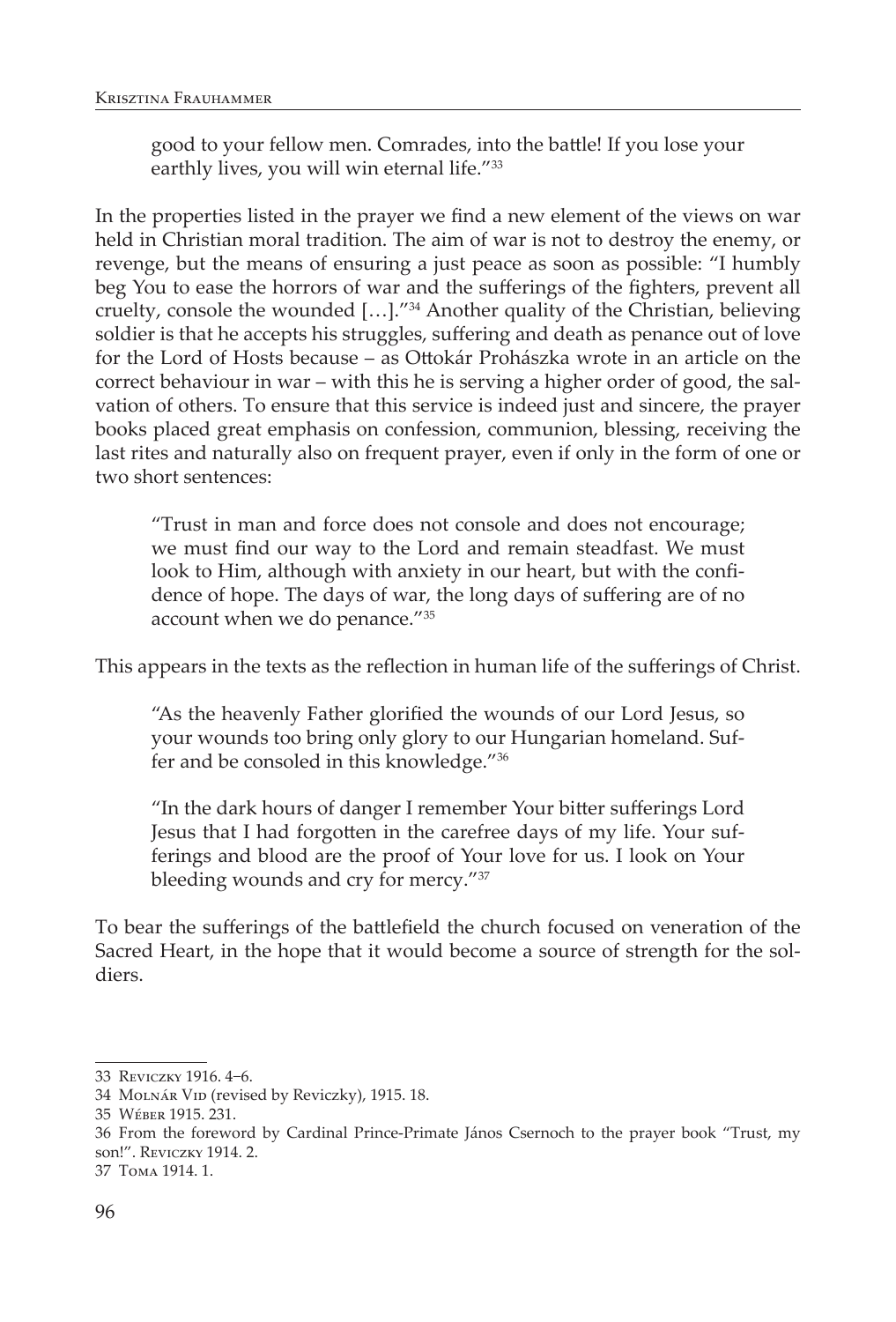# **Sacred Heart, the source of hope and penitence**

It was not by chance that it was veneration of the Sacred Heart that became the cult offering the most hope during the war years. The Sacred Heart is the symbol of Christ's saving love in which the church saw the source of the obedience, patience, self-denial and meekness expected of the soldiers. It imagined that just as Jesus sacrificed his life for the sins of mankind, so all participants in the war must do penance and be reborn in the faith. Christ's suffering, sacrifice and death was a suitable symbol for a kind of imitatio Christi to be realised through it. There was a special need for this because in the opinion of the church: the war was a divine punishment for which penance had to be done.

"It was those human sins that we all committed that brought down the horrors of war on mankind. Let us wipe these sins from our hearts so that the colour of the earth can be renewed in justice and peace."<sup>38</sup>

It was hoped that penance for sins and a return to faith would bring victory for the soldiers fighting for the just cause. $39$  Thus, when at the beginning of the First World War the population realised the horrors of war and their consequences Francis Joseph, king of Hungary dedicated his crown, throne and peoples to the Sacred Heart of Jesus.<sup>40</sup> Later the Hungarian bishops also joined the king's dedication: they drew up a special prayer for 1 January 1915 that was read in the churches, in this way too recognising and reinforcing the king's intention. With this Hungary not only became the country of Mary, but also the country of the Sacred Heart of Jesus.<sup>41</sup> A separate prayer book, "Jézus Szíve imakönyv katonák számára" ["Sacred Heart Prayer Book for Soldiers"] was also published in 1917 with a his foreword by army chaplain Imre Bjelik titled:

"Pray frequently and invoke the most sacred Heart of Jesus! Let the most sacred Heart of Jesus be your hope and the blessed virgin

<sup>38</sup> Toma 1914. 22.

<sup>39</sup> Busch 1997. 96−104.

<sup>40</sup> The dedication was made on 8 December 1914. Müller 1944. 371−372.

<sup>41</sup> It is known that a similar dedication was made by Germany and France, as well as by the Tyrolese bishops, so this is not an exclusively Hungarian characteristic. SCHLAGER 2005. 181; SCHNAITER 2007. 745. However the 20th century renaissance of the cult cannot be attributed solely to the influence of the war. Already in 1891 the famous "Rerum Novarum" encyclical of Pope Leo XIII drew attention to the tensions appearing and to be expected in the wake of industrialisation and capitalism. He wrote: "For, the happy results we all long for must be chiefly brought about by the plenteous outpouring of charity; of that true Christian charity which is the fulfilling of the whole Gospel law, which is always ready to sacrifice itself for others' sake, and is man's surest antidote against worldly pride and immoderate love of self." This guideline was fully in harmony with the basic ideal of the veneration of the Sacred Heart. In 1899 Pope Leo XIII dedicated the whole world to the Sacred Heart, it was then that he approved the Sacred Heart litany for the world. Since the Sacred Heart was regarded as the symbol of the saving love of God, this image proved well suited to counterbalance for the faithful the horrors of the wartime events. Müller 1944. 371−372.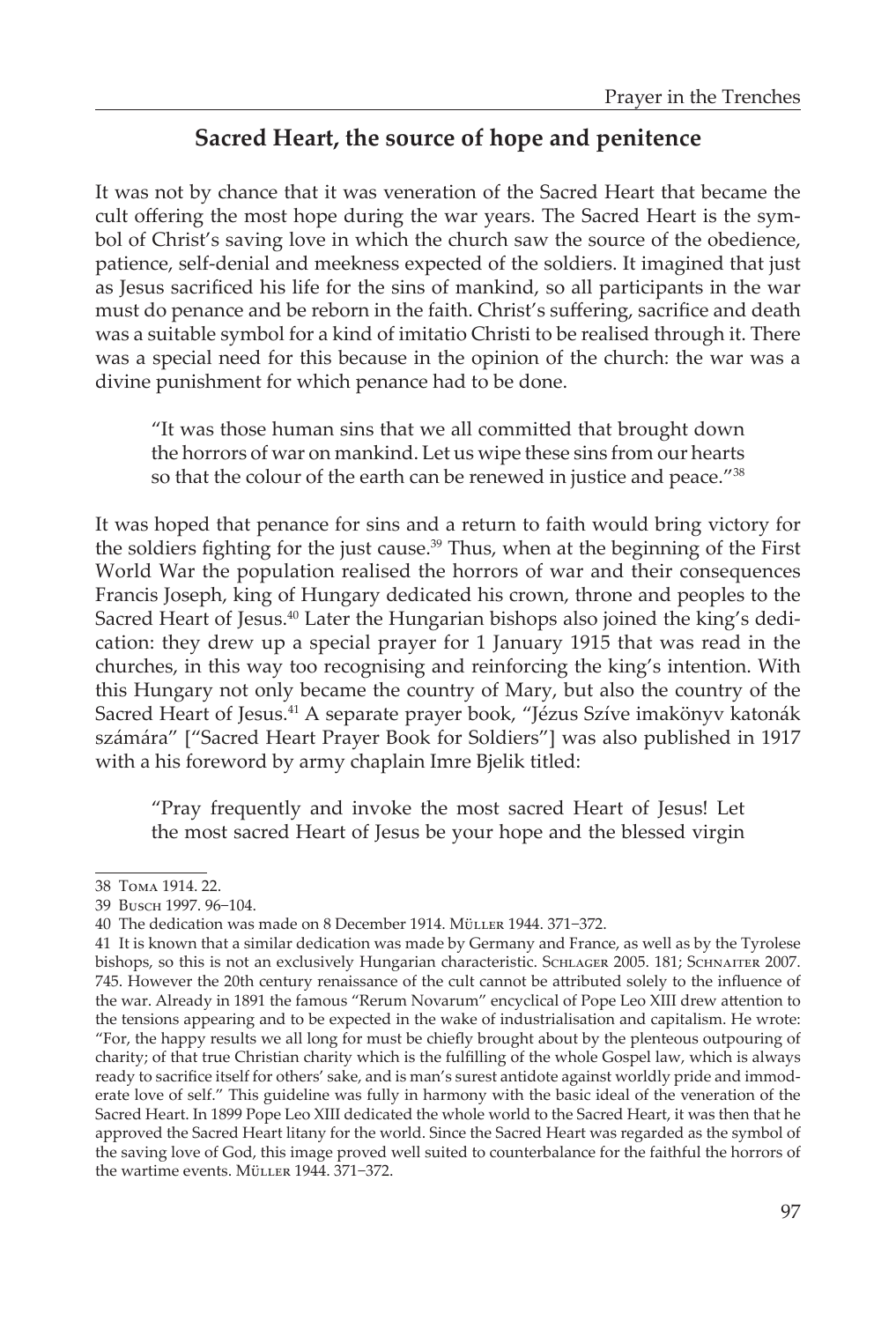Mother be your saving star! Recommending you to their protection I bless you in the name of the Father and the Son and the Holy Ghost. Amen. BI army chaplain, 1916, on the day of the Blessed Lady of Hungary."42

But it was not only the emergency of the war that led to an upswing in the cult. The clergy saw it as a means through which "there is hope for the society and the Church to escape from the present catastrophic problems  $[\ldots]$ ."<sup>43</sup> It is not so much the difficulties of the war that the author was referring to here, much rather to the symptoms of crisis in the years following the turn of the century, to the anomalies of bourgeois development, the political and economic tensions, the masses turning away from the church and religion. Penance had to be done for these sins too in the war.<sup>44</sup>

## **Prayers against bullets**

The collective fears and anxieties caused by the war also evoked prayer texts that activated ancient tradition and reached the soldiers in need not through the official church channels. These texts were used as amulets having special power. They included holy letters, prayers giving protection against bullets, and in cases even the prayer books themselves could function as amulets. There thus existed a kind of notion of war/soldiers in which beliefs related to religion and prayer occupied an important place.45 This was not a new custom: prayers against bullets also appeared in mediaeval manuscripts and later also in prayer books, and from time to time were used in situations of armed conflict.<sup>46</sup> One such text that was frequently found was the *Prayer against enemy bullets*, a holy or heavenly

46 The relevant entries in HdA give detailed information on the different types of heavenly letters protecting against bullets over the course of history: HdA IV. 1931/32, Himmelsbrief [Heavenly letters] 21−27, HdA VIII. 1936−37, Sonntagsbrief [Sunday letters] 99−104, III. 1930/31, Grafenamulett [Blessing text of Count Philip, blessing of weapons] 1111−1112, VII. 1935/36, Schutzbrief [Protecting letters] 1384−1385, VI. 1931−32, Ölbergspruch [Blessing of weapons] 1246−1247. The study by Emese Szojka drew my attention to the various entries. Szojka 1990. 178-191. See also: Jung 1994. 4−17, 18-34.

<sup>42</sup> From the foreword by Imre Bjelik to the prayer book *Jézus Szíve imakönyv katonák számára [Sacred Heart Prayer Book for Soldiers]*. 1917.

<sup>43</sup> Bíró 1933. 4.

<sup>44</sup> Szigeti 2014. 53.

<sup>45</sup> We know this, among others, from the material collected by Ákos Szendrey (1902−1965) a renowned Hungarian ethnological researcher of the time who in 1916 published in several parts a study on his field work concerning superstitions in the trenches. The inspiration came from an appeal issued by the Kisfaludy Society in 1915 for collection of war-related folklore. Szendrey 1916. 294. Similar research was also conducted in other countries. We know of the appeals for collecting made Adolf Spamer ethnological researcher in Germany, that inspired an article written by Karl Pümer in 1916. According to his report, the use of amulets, hearts, crosses, relics and holy letters was very popular also among German and Russian soldiers. Beil – Winkle 2005. 149-178.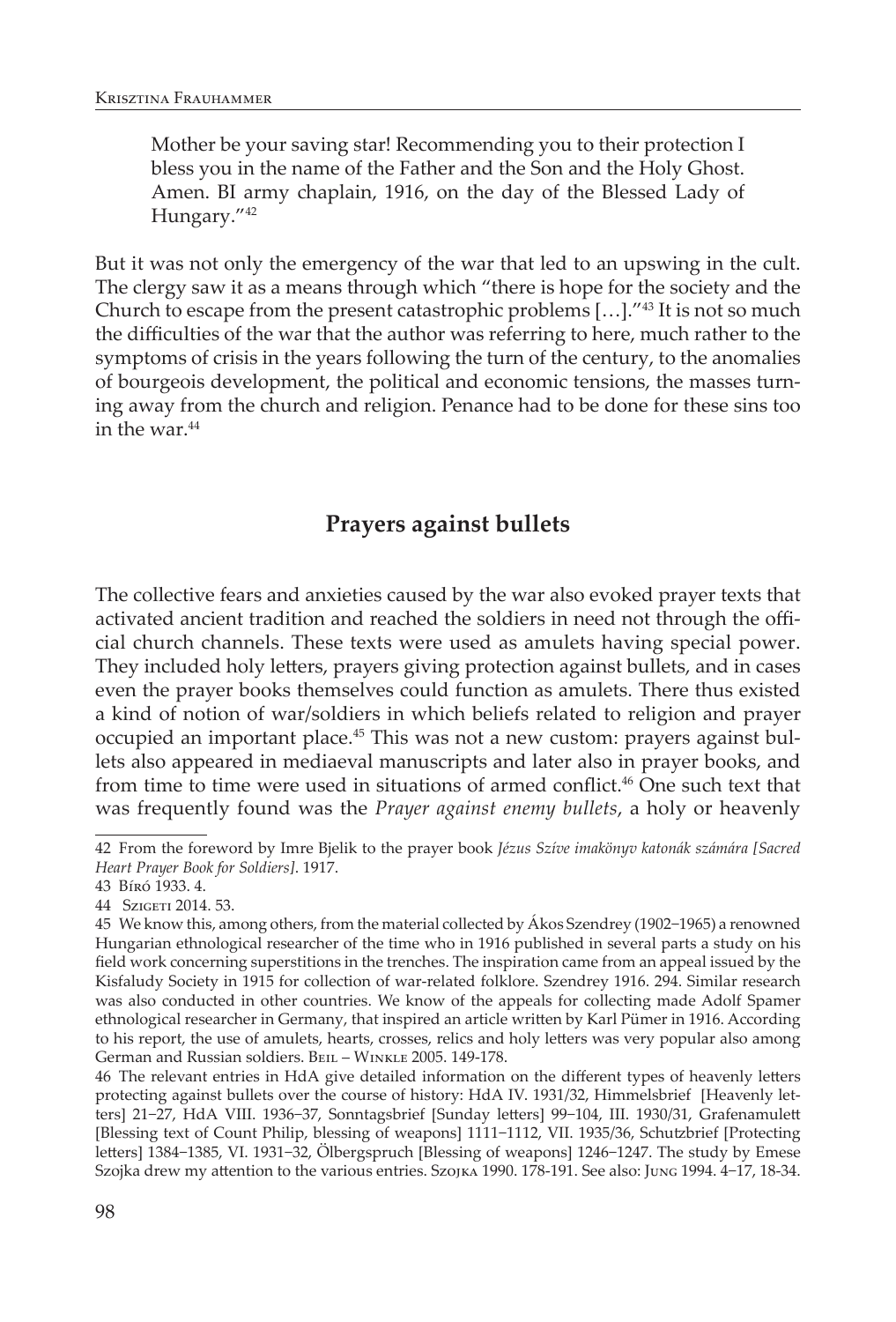letter, comparable in form to an ordinary letter. According to the instructions it contained it was "to be carried at all times", so that it could stop bleeding, heal wounds, give protection against armed attacks:

"every Catholic in possession of this letter can boldly face any danger, is protected from all enemies, cannot be touched by anything, need have no fear of bullet or bayonet, of murderer or thief, in short it wards off all trouble and sickness. He must have no fear of death or fire or water, any pistol or bullet aimed at him misses its target at God's command. I know that my words have been doubted, but believe! The immortal soul of Lord Jesus is found only in my words. In short every Catholic should test this on an animal: copy the letters and tie them around the neck of a dog and shoot at it from any distance. You will see that the bullet misses its target and every person who carries this letter will be protected in the same way."47

Almost certainly many soldiers grasped at the beliefs promised in the letter, the reason why many of them carried the letter or a copy of the combination of letters it contained folded up tightly in a pocket above the heart or around the neck.<sup>48</sup>

# **Conclusion**

"The war with its irrational violence and senseless destruction of life and values" $49$ did not bring the expected purification with which the prayer texts encouraged those fighting on the battlefield. As Prohászka wrote in his article

"friend and foe are praying; the same cry rises to heaven from the opposing sides and those praying in the trenches want to destroy the enemy who are praying. They are all praying and all striving to ensure that the prayer of the other side is not answered. If the Lord hears one, he will allow the other side to be destroyed; if I can kill, then the same prayer that filled my soul with the longing for liberation and trust is frozen on the lips of the other. This request for protection by religiosity in wartime thus contains impossible things."50

<sup>47</sup> The letter can be found in the Data Archive of the Department of Anthropology of Szeged University (SZENTA), it entered the collection a few years ago as a gift.

<sup>48</sup> These letters did not disappear after the First World War either. They reappeared during the years of the Second World War, and even again in the 1990s when considerable numbers were found during the Serb wars. Szojka 1996. 178−191, Jung 1994. 4−17, 18-34.

<sup>49</sup> Prohászka 1915. 882.

<sup>50</sup> Prohászka 1915. 882.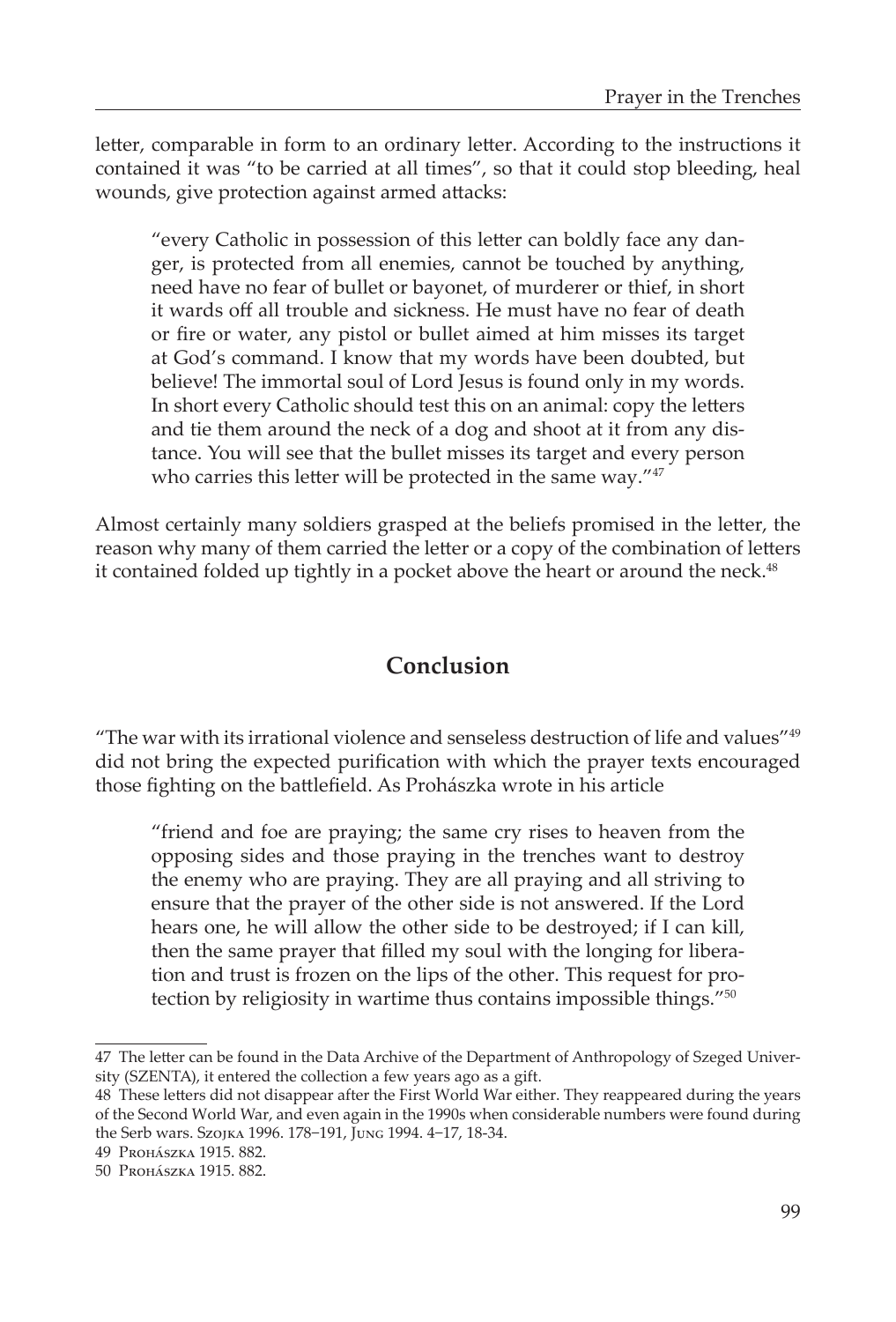It is perhaps precisely these impossibilities that in the final years of the war led "masses of believers and people who have lost their faith to want something new."51 They were no longer enthused by the realisation of God's plan for the world; everyone was disillusioned by the death of millions and the misery that came in its wake. Only the longing for peace remained on the lips of those praying in the trenches: "Will You have mercy on us Lord of Heaven? Will the beautiful dawn break over the Hungarians, Will the star of Peace shine again over us?"<sup>52</sup>

## LITERATURE

## BEIL, Christine – WINKLE, Ralph

2005 Primitive Religiosität" oder "Krise der sittlichen Ordnung"? Wissenschaftsgeschichtliche Anmerkungen zur Aberglaubenforschung im Ersten Weltkrieg. In: Korff, Gottfried (Hg.): Kriegs VolksKunde. Zur *Erfahrungsbindung durch Symbol.*, Tübingener Vereinigung für Volkskunde e. V. Tübingen, 149–178.

## Bíró, Ferenc SJ

1933 *A Jézus Szíve ájtatosság központi természete*. *[Central Nature of the Sacred Heart Devotions].* Jézus Szíve Szövetség, Budapest.

## Bjelik, Imre

1917 *Jézus Szíve imakönyv katonák számára. [Sacred Heart Prayer Book for Soldiers].* Katolikus Sajtóegyesület Fővárosi Hölgybizottsága, Budapest.

## Busch, Norbert

1997 *Katholische Frömmigkeit und Moderne. Die Sozial- und Mentalitätageschichte des Herz-Jesu-Kultes in Deutschland zwischen Kulturkampf und Erstem Weltkrieg.* Chr. Kaiser Gütersloher Verlagshaus, Gütersloh.

## Diós, István (ed. in chief) – Viczián, János (ed.)

1993–2010 *Magyar Katolikus Lexikon I–XV. [Hungarian Catholic Lexicon]* (Kat. Lex.) Szent István Társulat, Budapest.

## HOFFMANN-KRAYER, Eduard – BÄCHTOLD-STAUBLI, Hanns

1927−1942 *Handwörterbuch des deutschen Aberglaubens I – X.* (Hda) Walter de Gruyter Verlag, Berlin.

<sup>51</sup> Szigeti 2014. 56.

<sup>52</sup> Rithnovszky A. 1915. 8. *Alkalmi énekek háborús időben [Occasional songs in time of war].*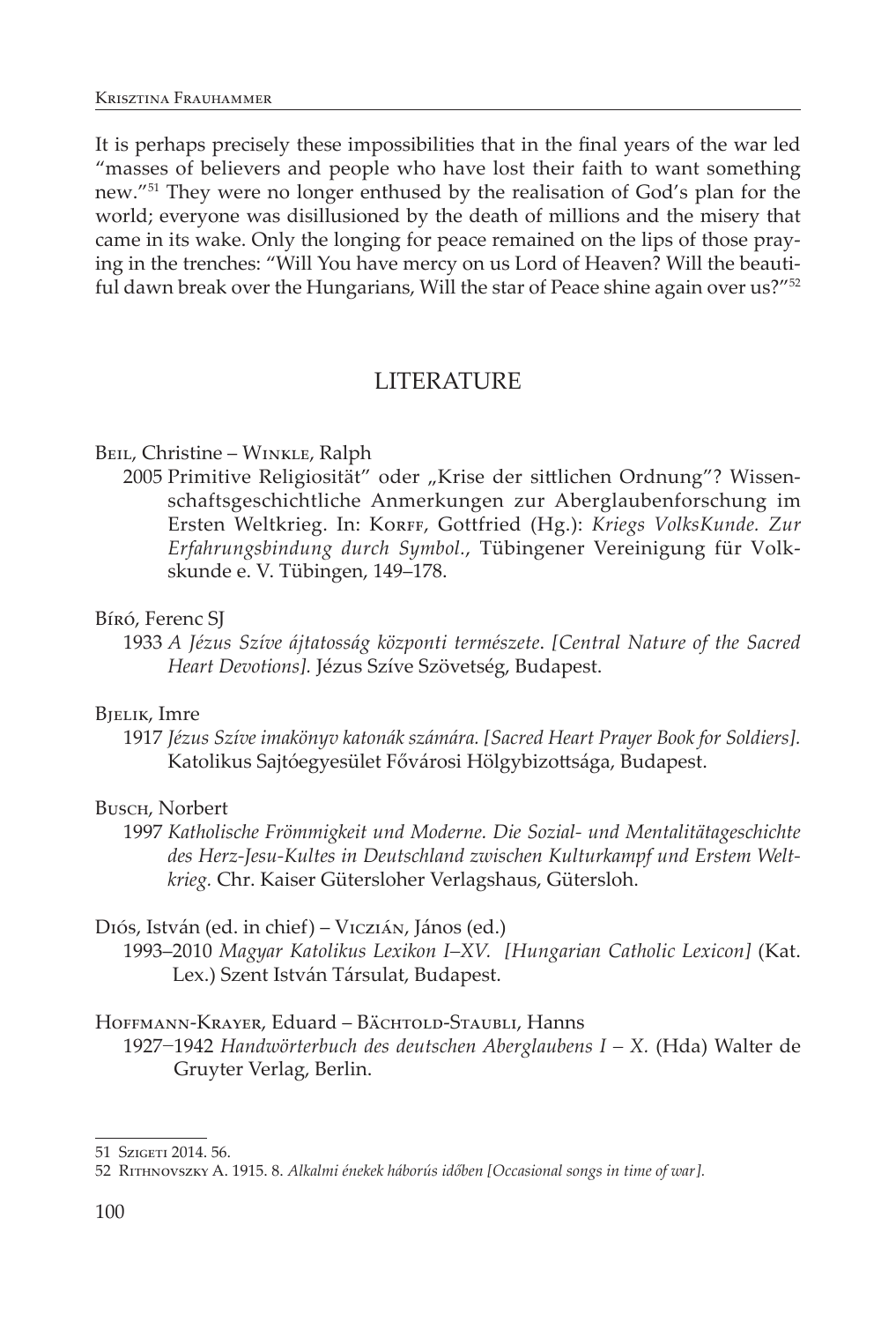### Jung, Károly

1994 *Őrszerek könyve. Szent levelek, golyó ellen védő imádságok, amulettek a magyar néphagyományban. [Book of Amulets. Holy Letters, Prayers Protecting Against Bullets, Amulets in Hungarian Folk Tradition].* Fórum Könyvek, Újvidék.

## László, T. László

2005 *Egyház és állam Magyarországon 1919–1945. [Church and State in Hungary 1919–1945]*. Szent István Társulat, Budapest.

### Maczák, Ibolya

2010 Imakönyvek az első világháborúban. [Prayer Books in the First World War]. In: *Médiakutató* 2010 tavasz, available online at: http://www.mediakutato.hu/kiadvany/2010\_01\_tavasz.html (retrieved on: 21. 08. 2017)

### Mihályfi, Ákos

1915 A háború és a theológia. [War and Theology]. *Religio* 74/1. 4–16.

### Mészáros, István

1998 *A Szent István Társulat százötven éve 1848-1998*. *[150 Years of the Saint Stephen Society 1848–1998].* Szent István Társulat, Budapest.

### Molnár, Vid Bertalan

1915 *Imák és intelmek a magyar kath. hadfiak számára. [Prayers and Admonitions for Hungarian Catholic Soldiers].* (revised by Aladár Reviczky) Szent István Társulat, Budapest.

### Müller, Lajos SJ

1944 *A Jézus szive-tisztelet története*. *[History of the Veneration of the Sacred Heart]*. Korda Rt. Budapest.

### N.N.

1915 A Győri Püspökség Körlevelei, 1914. 6115. számú könyvajánlás. [Circular Letters of the Győr Bishopric, 1914. Book recommendation No. 6115]. In: *Litterae Circulares ad venerabilem clerum almae divecesis jauriensis dimissae Anno Domini, 1914. Jaurini, 1915.* Typographia Dioecesis. Available online at: http://library.hungaricana.hu/hu/view/GyoriPuspoksegKorlevelei\_19 14/?pg=179&layout=s , (Accessed on 21. 08. 2017)

### N.N.

1916 Glosszák a hétről. [Notes from the Week] *Egyenlőség* 17 June 1916. 3.

### N.N.

1916 A grófnő, ki zsidó imakönyveket kér. [The Countess who Asks for Jewish Prayer Books]. *Egyenlőség* 10 June 1916. 10.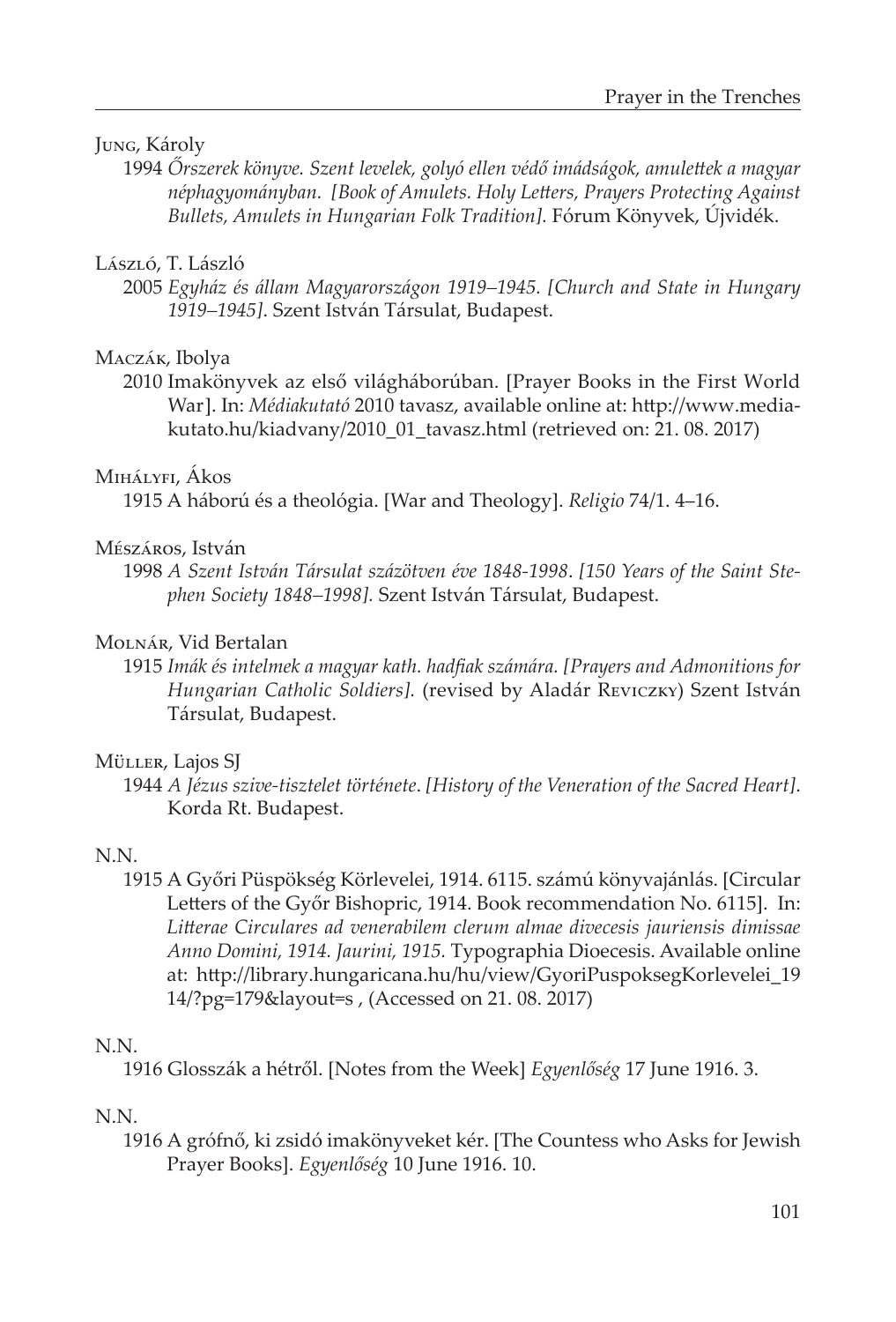#### POPE LEO XIII

1891 *Rerum Novarum. Apostoli körlevél a munkások helyzetéről. [Encyclical on the Condition of the Working Classes].* Available online at: http://uj.katolikus. hu/konyvtar.php?h=125#N27 (Accessed on 21. 08. 2017)

#### Prága, Ildikó

2015 Ráckeresztúriak az első világháborúban. [People of Ráckeresztúr in the First World War]. *Ráckeresztúri Hírmondó* 2015. június 4.

#### Prohászka, Ottokár

- 1915a *A háború lelke. [The Soul of War]*. "Élet"-kiadás, Budapest.
- 1915b A hívőknek magatartása a háborúval szemben. [The Behaviour of Believers in Face of War]. *Katolikus Szemle* 29*.* 1915/9, 885–889.
- 1929 Iránytű. [Guide]. In: Schütz, Antal (ed.): *Prohászka Ottokár összegyűjtött munkái*. XXII. *[Collected Works of Ottokár Prohászka. Vol. XXII]*. Szent István Társulat, Budapest.

#### Reviczky, Aladár

- 1914 *Bízzál fiam! Sebesült katonák részére*. *[Trust, My Son! For Wounded Soldiers]*. Szent István Társulat, Budapest.
- 1916 *Oktatások és imák katonák számára Imák és intelmek a háború idejére*. *[Lessons and Prayers for Soldiers – Prayers and Admonitions for Times of War]*. Szent István Társulat, Budapest.

#### Salacz, Gábor

1974 *Egyház és állam Magyarországon a dualizmus korában. [Church and State in Hungary in the Period of Dualism]*. Aurora Könyvek, München.

## SCHLAGRE, Claudia

2005 Herz Jesu im Ersten Weltkrieg. Formen, Funktionen und Träger eines poularen Kultes in Deutschland und Frankreich. In: KORFF, Gottfried (Hg.): *Kriegs VolksKunde. Zur Erfahrungsbindung durch Symbol.* Tübingen, Tübingener Vereinigung für Volkskunde e. V., 179–218.

#### SCHNAITER, David

2007 *"Beten für den Krieg?" Bruder Willram und der "Heilige Kampf" Tirols.* Dokorarbeit/Dissertation. Grin Verlag, München.

#### SCHROTT, Pál

1915 A tábori papság. [The Army Chaplains]. *Katolikus Szemle* 29. 1915/6. 579−581.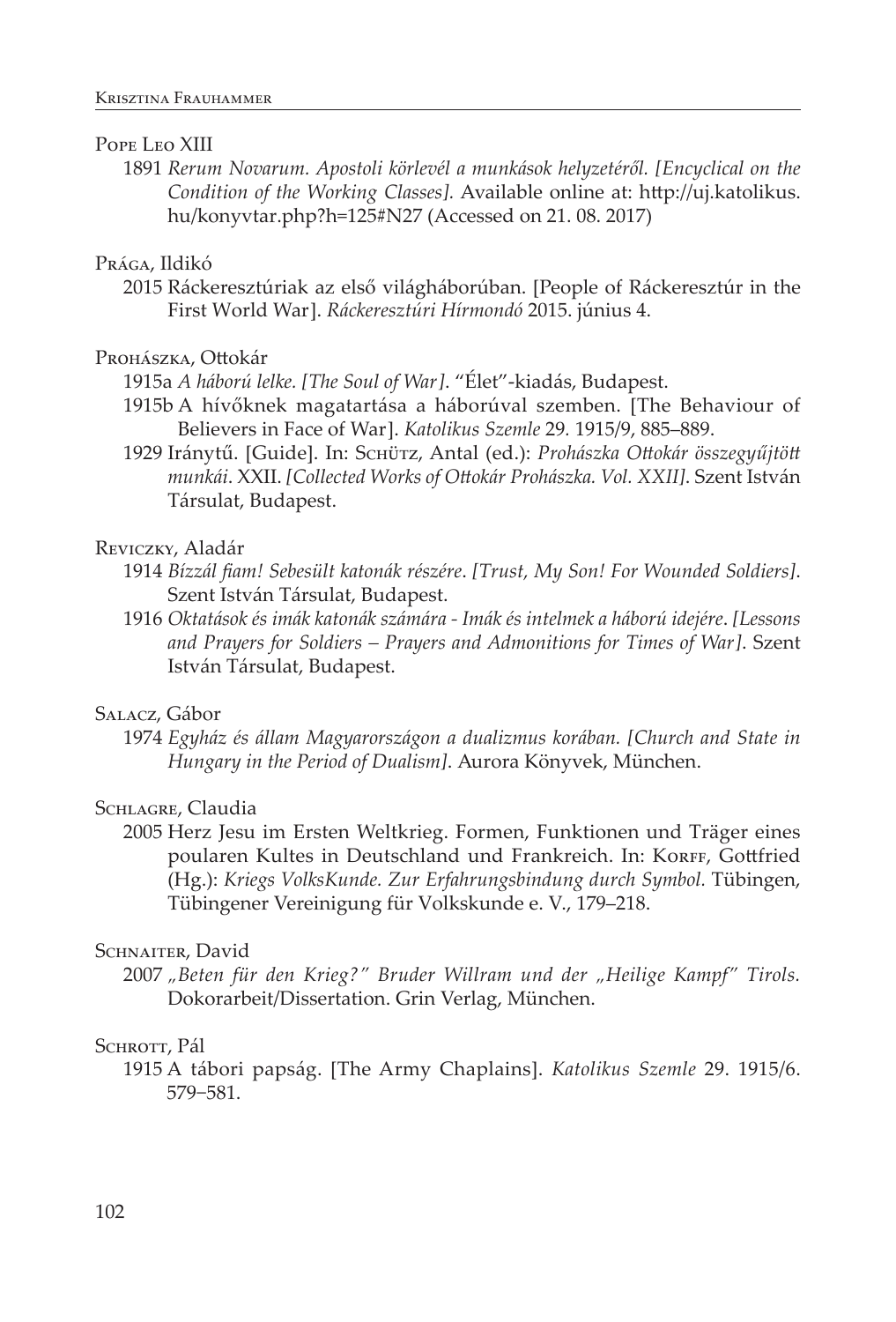#### Somfai, Béla SJ

1991 Igazságos háború és a háború igazsága. [Just War and the Truth of War]. *Szív* 1991/3. 131−133., 1991/4. 186−189.

### Szántó, Konrád

1988 *A katolikus egyház története II. A katolikus egyház története a reformációtól napjainkig. [History of the Catholic Church II. History of the Catholic Church from the Reformation to the Present]*. Ecclesia, Budapest.

#### SzENDREY, Zsigmond

1916 A lövészárok babonái. [Superstitions in the Trenches]. *Ethnographia* 27. 1916/2. 294.

#### Szigeti, Jenő

2014 A megáldott fegyverektől a kiürülő templomokig. [From the Blessing of Arms to the Emptying of Churches]. *Tempevölgy* 6/2. 52–56.

#### Szinnyei, József

1891–1914 *Magyar írók élete és munkái. [Lives and Works of Hungarian Writers]*. Budapest, Hornyánszky. Available online at: http://mek.oszk. hu/03600/03630/html/index.htm (Accessed on 21. 08. 2017)

#### Szojka, Emese

1990 "Szent levél" a Bács-Kiskun megyei Tataházáról és lánclevelek Bajáról. ["Holy Letter" from Tataháza in Bács-Kiskun County and Chain Letters from Baja]. *Múzeumi Kutatások Bács-Kiskun Megyében 1988.* Kecskemét, Bács-Kiskun Megyei Múzeumigazgatóság, 178−191.

#### Tóth, Tihamér

1915 A háború és a lelkipásztorkodás. [War and Pastoral Care]. *Religio* 74/2. 125−145.

#### Toma, István

1915 *Imádkozzunk a hadbavonultakért*. *A háborús idők imakönyve katholikus hivek használatára. [Let us Pray for the Mobilised Men. Wartime Prayer Book for the Use of Catholic Believers]*. Élet Kiadása, Budapest.

### Varga, A. József

2010 *Katonák – lelkészek. Tábori lelkészek*. *[Soldiers – Ministers of Religion. Army Chaplains]*. Zrínyi Kiadó, Budapest.